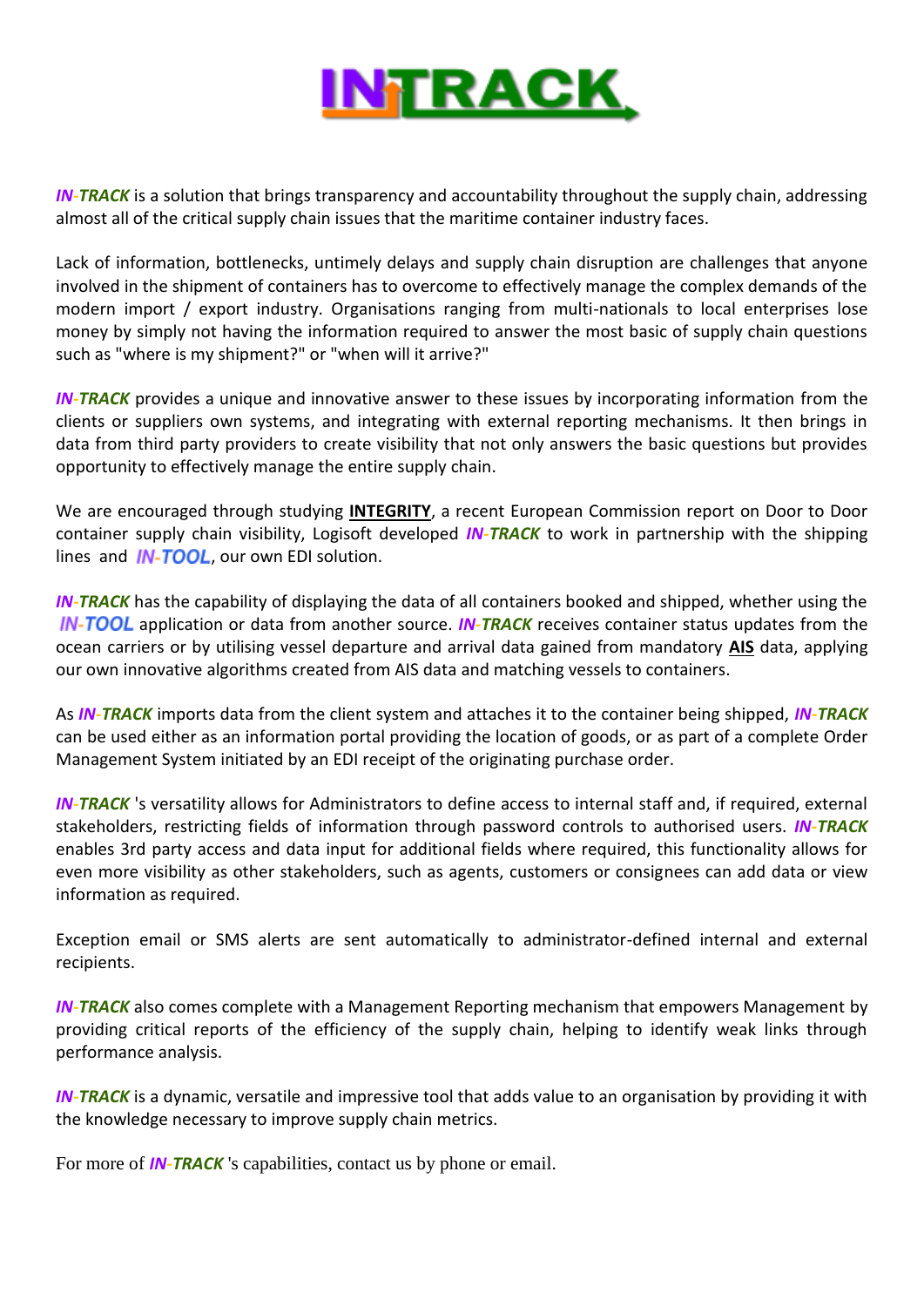|    | <b>Main Features</b>                                     |                                               |  |  |  |  |  |  |  |
|----|----------------------------------------------------------|-----------------------------------------------|--|--|--|--|--|--|--|
| Iv | Inbound and cross trade container shipments can $\nabla$ | Automatically receives mandatory              |  |  |  |  |  |  |  |
|    | be received from the carriers or other third party       | carrier updates including Accepted, Gated-in, |  |  |  |  |  |  |  |
|    | sources and updated.                                     | Loaded, Departed, Arrived, Gated-out, Empty   |  |  |  |  |  |  |  |
| lv | National or international shipments can be               | container returned.                           |  |  |  |  |  |  |  |
|    | managed from individual sites or globally.               | Password protected, permissions based access  |  |  |  |  |  |  |  |
|    | Automatic email alerts on status updates.                | To multiple users.                            |  |  |  |  |  |  |  |
|    | Comprehensive KPI reporting.                             | Customizable colours, logos and reports.      |  |  |  |  |  |  |  |
|    | Mirrors all data submissions.                            | AIS data available.                           |  |  |  |  |  |  |  |
|    | <b>Payment Options</b>                                   |                                               |  |  |  |  |  |  |  |

Payment can be agreed and made monthly or annually to suit your needs.

AIS data is provided on a subscription basis.

MARK

All okay up to here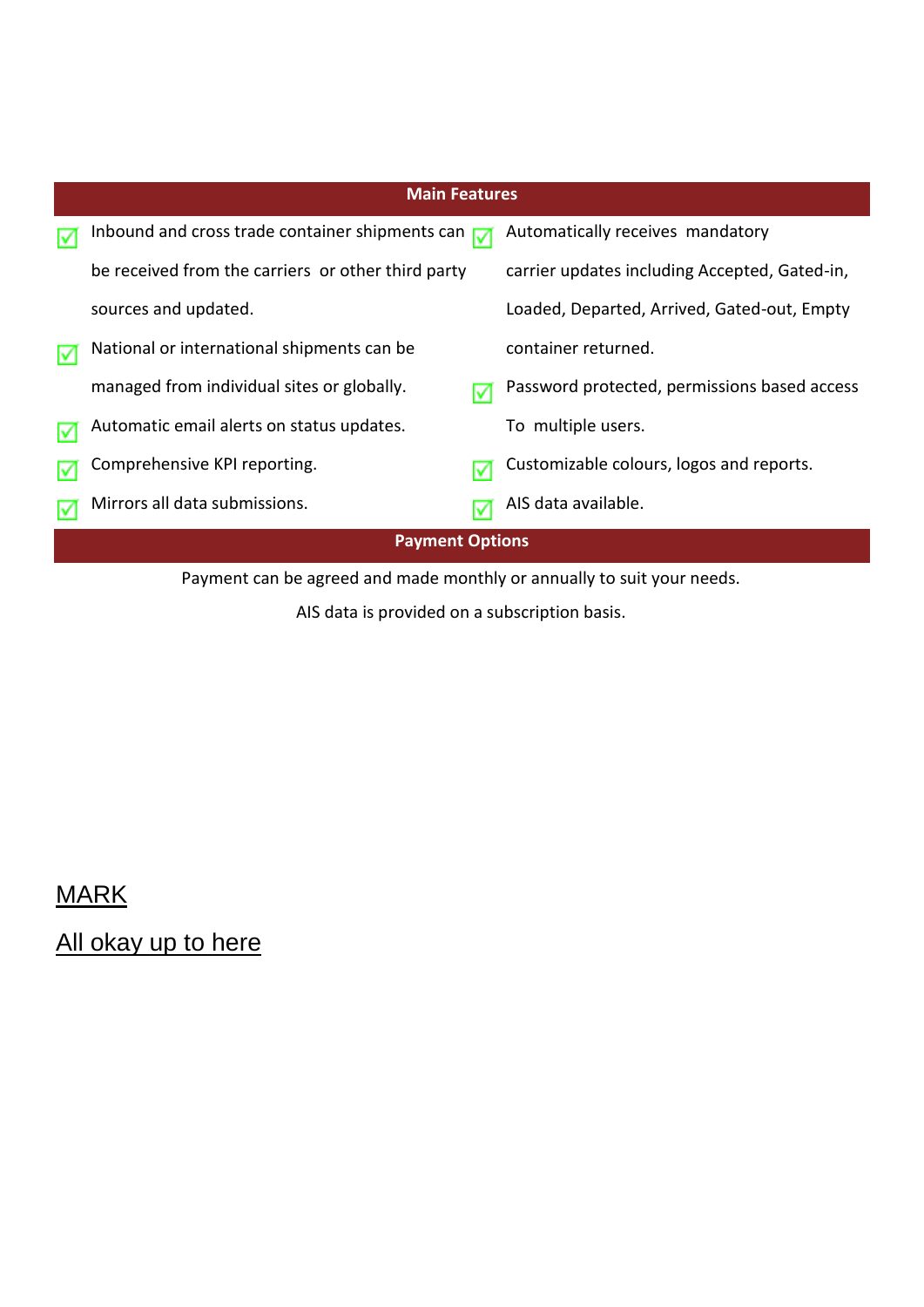#### **Screenshots**

### Login Screen

| <b><i>Your Company</i></b><br>Cargo Tracking<br>Login In Below To Access Cargo Tracking<br>User $ID$     | Your Company<br>123 Your Street<br>Your Town<br>Yourshire<br>YO12 3CD<br>020 8590 4898<br>sales@company.com<br>www.company.com |
|----------------------------------------------------------------------------------------------------------|--------------------------------------------------------------------------------------------------------------------------------|
| Password:<br>Submit<br>Reset<br>Powered by: Logisoft Solutions Ltd. An Alliance Partner of <b>INTTRA</b> |                                                                                                                                |
|                                                                                                          |                                                                                                                                |

# **Consignments**

|                                     |                                              | Your Company<br>123 Your Street<br>Your Town<br>Yourshire<br><b>YO12 3CD</b><br>020 8590 4898<br>sales@company.com<br>www.company.com |                                 |                                |                          |                       |                        |
|-------------------------------------|----------------------------------------------|---------------------------------------------------------------------------------------------------------------------------------------|---------------------------------|--------------------------------|--------------------------|-----------------------|------------------------|
|                                     |                                              |                                                                                                                                       |                                 |                                |                          |                       |                        |
| Search By:                          | Job Number v<br>Include Date Range In Search | $=$                                                                                                                                   | Reset<br>Search                 |                                |                          |                       | Settings   Sign Out    |
|                                     |                                              |                                                                                                                                       | Displaying Date From 03/07/2012 | Date To 03/01/2013             | Filter                   |                       |                        |
| <b>Container Status</b>             |                                              |                                                                                                                                       |                                 |                                |                          |                       |                        |
| <b>Print Report</b><br>Job Number J | 1 Job Date J                                 | † Exporter Name J                                                                                                                     | 1 Exporter Contact J            | † Exporter Ref J               | † Consignee Name         | 1 Consignee Contact J | t Notifyee Nar         |
| OEX000001A                          | 10/09/2012                                   | Classy Motors Inc                                                                                                                     | Mr Class                        | CUSTREF54321                   | Classy Motors Inc USA    | MR BIG                | Classy Motors In       |
| OEX000003A                          | 10/09/2012                                   | Chadwell Exports                                                                                                                      | Charlie Goodwin                 | CUSTFRE1234                    | Mrs Smith                | Mrs Smith             | Mrs Smith              |
| OEX000004A                          | 10/09/2012                                   | Shapeshifters Ltd                                                                                                                     | Will Werewolf                   | MOLLY                          | Nightfeeders Inc.        | V Vemp                | Shapeshifters          |
| OEX000006A                          | 11/09/2012                                   | Goonies Wallpaper Exports                                                                                                             | John Frestoff                   | 4ACF3RRD3                      | Mrs Smith                | Mrs Smith             | Mrs Smith              |
| OEX000014A                          | 11/09/2012                                   | PERSTORP SPECIALTY CHEM                                                                                                               |                                 | P228403AC                      | Industrias Brazilia Ltda |                       | Industrias Brazili     |
| OEX000015A                          | 11/09/2012                                   | PERSTORP SPECIALTY CHEM                                                                                                               |                                 |                                | Hunter Plastics Ltd      |                       | <b>Hunter Plastics</b> |
|                                     |                                              |                                                                                                                                       |                                 | Displaying 1 To 6 Of 6 Records |                          |                       |                        |
|                                     |                                              |                                                                                                                                       |                                 |                                |                          |                       |                        |
|                                     |                                              |                                                                                                                                       |                                 |                                |                          |                       |                        |